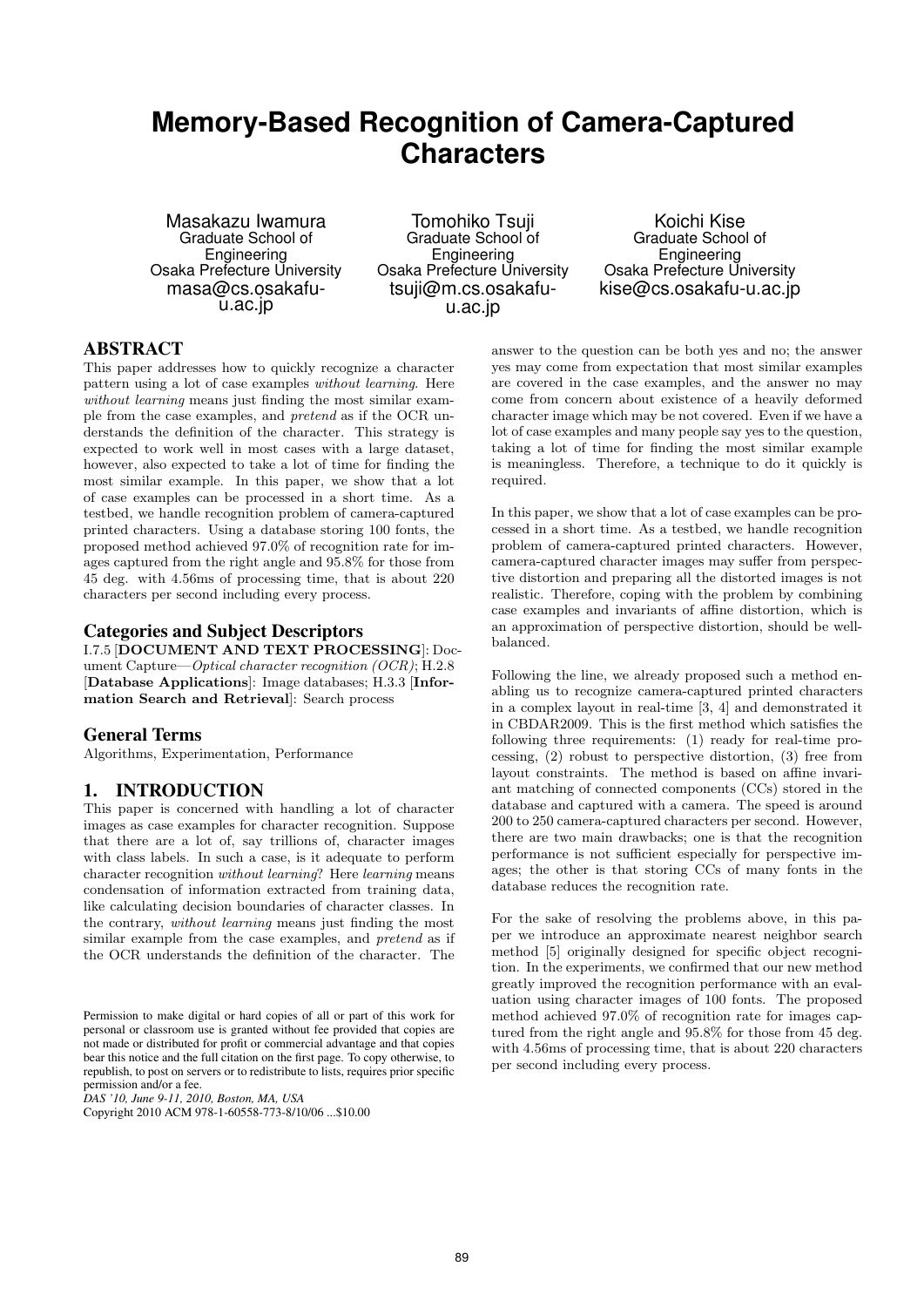# 1.1 Problem Definitions

Let us confirm the problem definitions. First of all, we assume black characters are written on a white paper for simplicity. Since character images are captured by a camera, they can suffer from perspective distortion and be degraded by defocus and low resolution. We assume, however, CCs of characters are extractable. We also assume all characters in the image exist on a flat paper (co-planer).

## 1.2 Applications of the proposed method

Realization of camera-based character recognition has a tremendous amount of potential. A convincing application is a webcam-based interface. This can realize the *translation camera* [7] and *scene text explorer*. The former is a portable translation device integrated with a camera-based OCR, and tells us the translated word or text pointed out with a web camera. The latter is a browser to make a word or text in a scene *clickable* by pointing it with a webcam. By *clicking* a word or text, the user can obtain some related information such as a web page and movie tied with the word or text. Another convincing application is *keyword finder*. This enables us to find registered useful keywords in a scene and provide them to the user including a visually disabled person. The system is achievable by recognizing all words captured by an omni-directional camera and providing the place where the word found when it found.

# 2. OVERVIEW OF BASE METHOD

In this section, we present an overview of our previously proposed method in CBDAR2009 [4] as the base method. In order to realize real-time processing, the configuration of the method is simple; adaptive binarization and contour extraction are used for segmentation, and separated character handling module and fast affine invariant matching of CCs for recognition.

We present the basic idea of the fast affine invariant matching. Let us suppose that a situation shown in Fig. 1; a reference image and an input image suffering from affine distortion need to be matched. In the situation, simple comparison of two images like superimposing one image on the other is meaningless because the shape of the input image is deformed. However, if corresponding three points are known, they can be compared reasonably after normalization making the orange line segments in the figure have a predetermined length and cross at right angle. This shows that the problem to be solved is changed to how to determine corresponding three points. For the problem, well-known geometric hashing (GH) [6, 8] provides invariant matching on a trial-and-error basis using randomly chosen three points. The computational cost of GH is  $O(P^4)$ , where P is the number of feature points. As the feature points, all pixels on the external contour of a CC can be used to recognize character images. The base method reduced the computational cost to  $O(P^2)$  by choosing two points uniquely as shown in Fig. 2, though the remaining one point is still chosen randomly.

An overview of the base system is shown in Fig. 3. The system consists of storage and retrieval modules of CCs and separated character handling module. The rest of the section is spent for presenting the details of them; the separated character handling module, the storage module and retrieval



Figure 1: Basic idea of CC Matching of the base method. Since the input image is deformed, simple comparison of two images like superimposing one image on the other is meaningless. However, if corresponding three points are known, they are comparable after normalization making the orange line segments in the figure have a predetermined length and cross at right angle.



Figure 2: How to choose three points in the base method. Since two points are determined uniquely, computational cost is reduced from  $O(P^4)$  to  $O(P^2)$ , where P is the number of feature points. As the feature points, all pixels on the external contour of a CC are used.

module are presented in Secs. 2.1, 2.2 and 2.3, respectively.

## 2.1 Handling Separated Characters

In this section, we present how to handle separated characters which consists of more than one CC such as "i" and "j." In order to do that, in the storage process, the number of CCs in a character is counted. If the number is greater or equals to two, each CC is processed separately in the storage and retrieval modules, and the character is registered into the separated character table shown in Fig. 4. The table stores the relative positions and sizes between the CCs of a character so that two CCs in the same relationship stored in the table will be recognized as a character.

In the case of Arial font, the bottom CC of "i (bar)" has the same shape of "I (capital ai)" and "l (lowercase el)," and they are indistinguishable. Thus in order to recognize "i" correctly, all CCs of the same shape such as "I" and "l" must be checked whether it is a part of "i" or not. In order to realize the process, all CCs in the same shape should be grouped and have the same CC ID. That is, during the storage process, each reference CC is checked one by one whether CCs in the same or quite similar shape are already stored or not.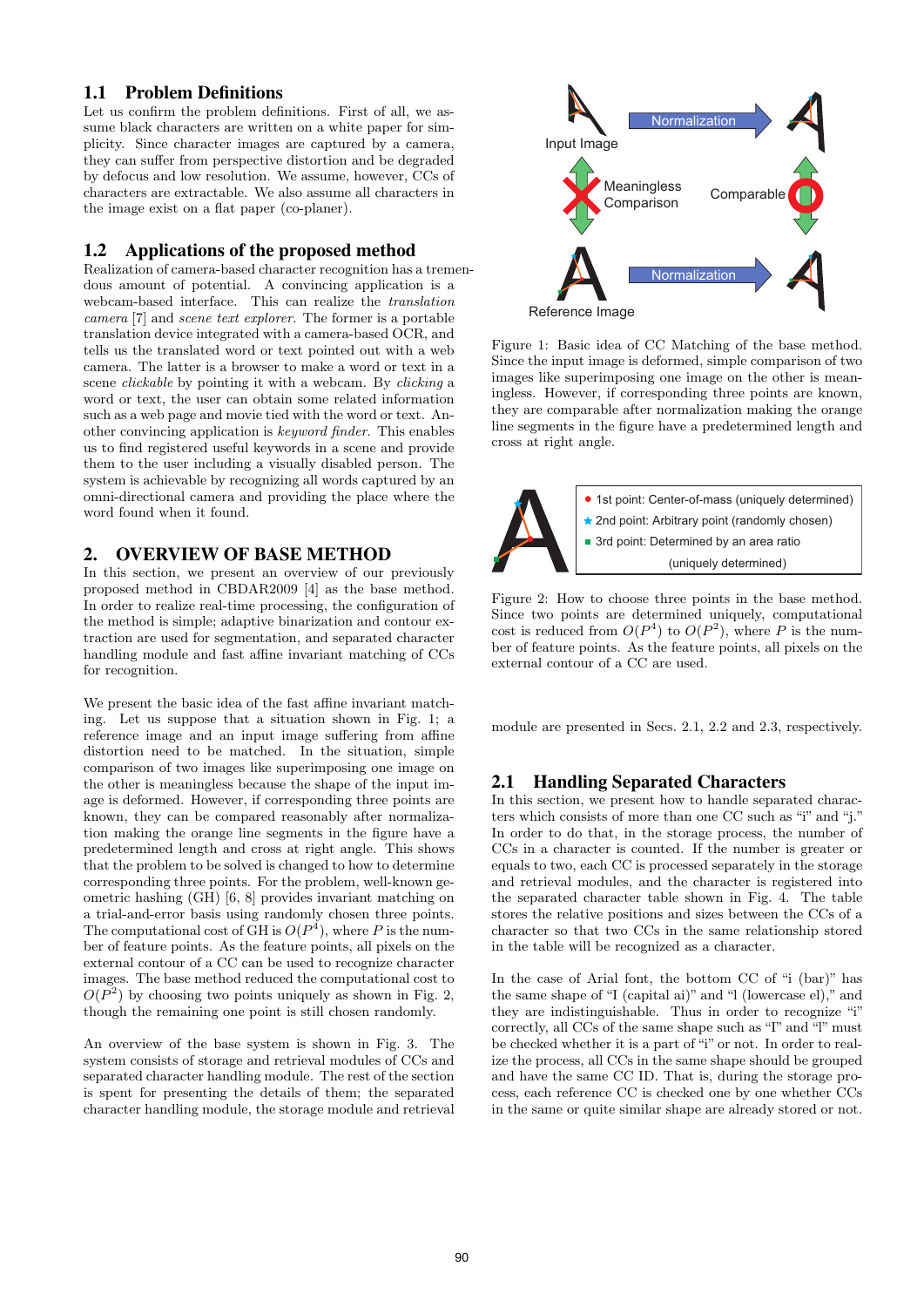

Figure 3: An overview of the base method proposed in CB-DAR2009 [4].



(a) relative position vector (b) Separated character table

Figure 4: Separated character table. The elements of the table are, from left, *(I)Shape* of the connected component (CC ID), 2 original character, 3 relational position of the paired CC,  $\Phi$ the area of the CC,  $\Phi$ the area of the paired CC.

In further detail, before storing a reference CC, it is recognized using the database in process of creation, and the same CC ID is assigned to CCs in the same or quite similar shape. Ideally the bottom CC of "i (bar)", "I" and "l" have the same CC ID. In the previous paper, grouping is performed manually because it did not get along with the generative learning mentioned below. However, in the current paper, we use automatic grouping to handle quite a bit of character images with a slight modification.

As mentioned above, the grouping method may group CCs of different characters into one group. In such a case, as shown in Fig. 5, we may associate more than one class label with a group. In the figure, the group 1 is associated with both class labels "0" and "c." If a CC is recognized as group 1, we cannot determine the CC is "0" or "c" in the current process and should be determined in the post processing. If a CC of "c" is recognized as either group 1 or group 2, it is regarded as correct recognition because both groups are associated with the class label "c."



Figure 5: An example of grouping of connected components. In this case, a degraded "c" belongs to group 1 shared with "0." Thus, group 1 has two class labels "0" and "c." If a CC is recognized as group 1 in the following process, the CC is associated with both class labels "0" and "c."

## 2.2 Storage module

In the storage module, binary reference CC images are stored in the database. Each CC image undergone affine transformation is described with feature vectors whose elements are affine invariants.

## *2.2.1 Degraded Image Generation*

In order to cope with degradation caused by defocus and low resolution, degraded character images are artificially generated by generative learning [1]. In this paper, nine degraded images (including the original reference image) are created from each reference image by applying three kinds of Gaussian blurring (including no degradation) and three kinds of degradation in resolution (including no degradation). The created images are binarized and treated as additional reference images.

#### *2.2.2 Feature Vector Calculation*

How to calculate feature vectors is presented in two steps with referring Fig. 6.

In the first step, a *k*-dimensional feature vector is created using an invariant coordinate system spanned by two bases. The figure in Fig.  $6(a)$  is normalized into Fig.  $6(b)$  with two bases. Then,  $k (= l \times l)$  uniform subregions are defined and a histogram of black pixels shown in Fig. 6(c) is calculated. The histogram is normalized to satisfy that the sum of bins is 1, and finally a *k*-dimensional feature vector is obtained. In this paper, we used  $l = 4$  according to preliminary experiment results.

In the second step, a (3*k*)-dimensional feature vector is obtained. In Fig.  $6(a)$ , two bases are determined from three points. Since three pairs of two bases can be calculated for three points by changing the point of intersect of two bases, we can calculate two more *k*-dimensional vectors in the same manner presented above and we have three vectors in total. Finally, by concatenating three *k*-dimensional feature vectors, a (3*k*)-dimensional feature vector is obtained.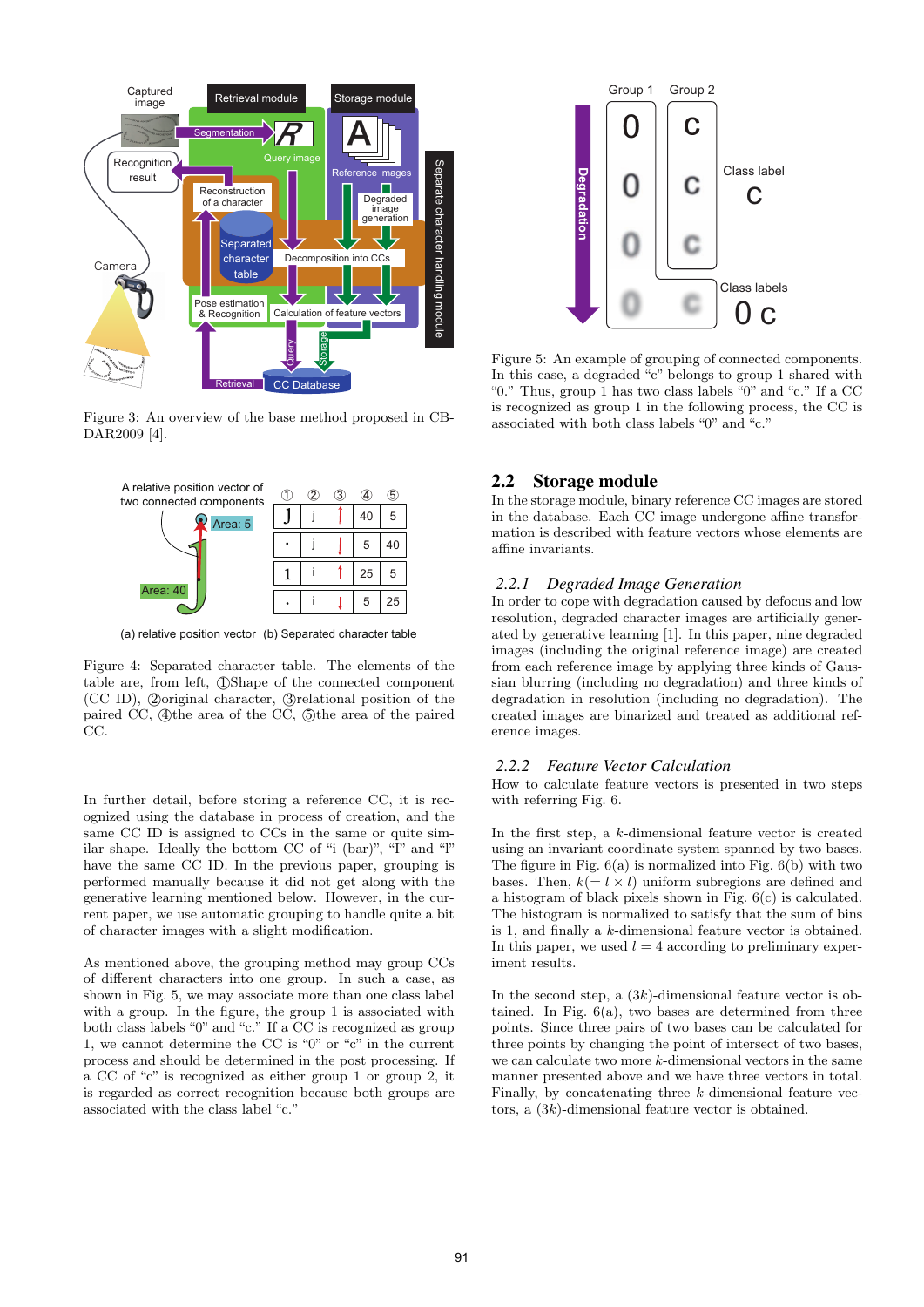

Figure 6: Calculation of a *k*-dimensional feature vector based on values of  $k (= l \times l)$  uniform subregions. A  $(3k)$ dimensional feature vector is calculated by concatenating three *k*-dimensional feature vectors.



Figure 7: Configuration of the hash table for connected components.

A (3*k*)-dimensional feature vector is calculated for a set of three points. Since three points are determined uniquely from the 2nd point in Fig. 2, the number of the vectors calculated for a CC is the same as the number of pixels on the external contour of the CC. As long as the same three points are selected, the same vector is obtained regardless of affine distortion in theory.

#### *2.2.3 Storage into CC Database*

The base method uses the hash table shown in Fig. 7 as the database for CCs. Each entry consists of a CC ID, a feature vector and the coordinates of three points. The coordinates of three points are used for the pose estimation in the recognition process.

The index  $H_{\text{index}}$  of the hash table is calculated using a simple hash function given as

$$
H_{\text{index}} = \left(\sum_{i=1}^{3k} D^{i-1} r_i\right) \text{ mod } H_{\text{size}},\tag{1}
$$

where *<sup>H</sup>*size is the size of the hash table (2<sup>19</sup>*−*1 was used) and  $r_i$  is the quantized value of the *i*-th element into *D* levels.  $D = 2$  was used according to preliminary experiment results in this paper, though  $D = 3$  was used in the previous paper. Entries are stored using the list structure if collisions occur. If the number of collisions in a hash bin is larger than *c*, all the entries are discarded.  $c = 200$  was used in this paper.

## 2.3 Recognition module

#### *2.3.1 Image Acquisition*

An image to be recognized is captured by a digital camera or a web camera as a still image or a movie. A movie is decomposed into frame images. We call each obtained image *query image*.

#### *2.3.2 Segmentation*

CCs are extracted from the query image. The image is adaptively thresholded into the binary image and a contour extraction technique is applied.

#### *2.3.3 Feature Vector Calculation*

Feature vectors are calculated from a CC. The process to obtain the (3*k*)-dimensional feature vectors is almost the same as in Sec. 2.2.2. The only difference is that the number of feature vectors is reduced to *S* for speeding up. A smaller *S* decreases both recognition performance and processing time more.  $S = 10$  was used in this paper.

#### *2.3.4 Recognition and Pose Estimation*

This section presents how to calculate the recognition results and poses for CCs in a query image. First of all, CC IDs and the coordinates of three feature points are obtained from the hash table shown in Fig. 7 using the feature vectors. The CC IDs are temporary recognition results and some of them are wrong. Thus we have to extract correct results. In the previous paper, a few steps of a voting procedure similar to [2] was used. That is, as shown in Fig. 8, pose estimation of the plane of the paper is performed, and then recognition and pose estimation of each CC are performed.

Firstly, from the correspondence between feature points in the query CC and a reference CC, the pose of the CC is calculated as an affine transformation matrix. Since some of them are wrong, they are filtered by weighted voting of CC IDs for each CC as shown in Fig. 8(a). The reason why the voting is weighted is a CC having longer external contour may have unfairly large number of votes. Letting  $N_i$  be the number of feature points (the length of the external contour) of *i*-th CC, the weight for the *i*-th CC is defined as  $\frac{1}{\sqrt{N_i}}$ . Let *M* be the number of the highest vote, and characters having larger number of votes than 0*.*9*M* are grouped in *estimation*

*group* and characters having larger number of votes than 0*.*8*M* are grouped in *candidate group*. These groups are defined for each query CC in a query image.

Secondly, the pose of the paper is estimated. Since we assume all the characters exists on a flat paper, all CCs are expected to share the same parameters of shear and independent scaling. Thus, as similar to [2], a pair of plausible parameters are estimated by using density estimation in the 2D space as shown in Fig. 8(b). That is, affine transformation matrices of the estimation group are plotted in a 2D space and the densest point represented by a red star mark in Fig. 8(b) is selected. In order to increase reliability, only CCs satisfying  $T_{\text{area}} \le R/\beta^2 \le 1/T_{\text{area}}$  are used for the estimation, where *R* is the area ratio of the CC of the query image and the corresponding CC of the reference image, and  $\beta$  is the scaling parameter calculated from the affine transformation matrix.  $T_{\text{area}} = 0.7$  was used in the paper.

Thirdly, the recognition result of each CC is determined. As shown in Fig. 8(c), a pair of plausible rotation angle and recognition result of the CC are estimated by using density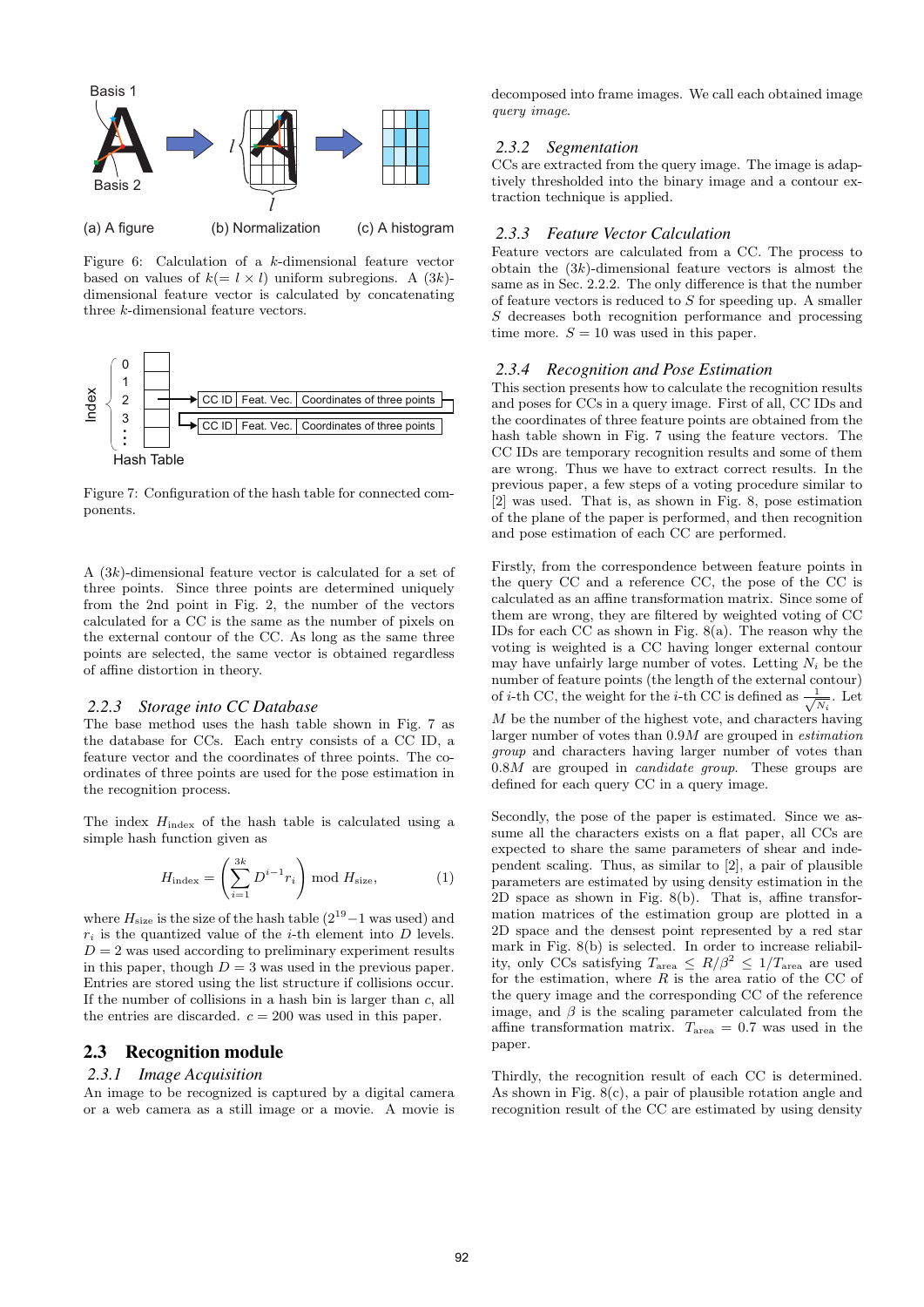

Figure 8: Recognition and pose estimation of a connected component in the base method. In the current paper, the thresholds for determining *estimation group* and *candidate group* are changed to 0, so that all the characters belong to both *estimation group* and *candidate group*.

estimation in the 2D space. Affine transformation matrices of the candidate group are used. The difference from Fig. 8(b) is that the density estimation is carried out in 1D space since the CC ID is a discrete value. Finally, the process in this section estimates recognition result (CC ID) and pose (shear, independent scaling and rotation) of the CC.

# 3. PROPOSED METHOD

In this section, we present the proposed method in the current paper, which improves recognition performance of the base method. For the sake of that, we introduce two strategies used in [5].

We begin with introduction of a *flipping a bit* strategy illustrated in Fig. 9. The strategy is for creating new query vectors in the recognition module. As presented in Sec. 2.2.3, each feature vector is binarized for calculating a hash index with Eq. (1). The strategy increases the number of hash indexes calculated from a vector. This can increase both recognition rate and processing time. In the preliminary experiment, we confirmed that this increased at most about 0.3% in recognition rate and constantly about 0.1ms in processing time.  $e = 0.002$  and  $b = 8$  were used for 48dimensional vectors in this paper.

Secondly, we introduce distance calculation. As presented in Sec. 2.3.4, some of feature vectors retrieve wrong entries. In the previous method, relatively reliable ones are extracted from them by voting strategy illustrated in Fig. 8(a). In the current paper, the extraction is performed by distance calculation of feature vectors. That is, Euclidean distances between the original feature vector of the query CC and feature vectors obtained from the hash table are calculated. Then, feature vectors having smaller distances than a threshold are extracted. Since the extraction by the distance calculation is very effective, the weighted voting presented in Sec. 2.3.4 is not used anymore. In other words, the thresholds for determining *estimation group* and *candidate group* are changed to 0, so that all the characters belong to both *estimation group* and *candidate group*. 0*.*1 was used for the threshold in this paper. In the preliminary experiment, we confirmed that this increased from 2.86% to 3.14% in recognition rate and



Figure 9: Binarization and query vector generation in [5] in the case of 12 dimensions and  $b = 2$ . When a real-valued vector is binarized, the differences between the threshold and the values of vector's elements are sorted in ascending order. First at most *b* elements whose differences are less than *e* are flipped to generate new query vectors. In the case, dimensions 7 and 9 are selected for flipping and three new vectors are created in addition to the original one.

at most 0.7ms in processing time. Note that the method in [5] is different a bit from the one we presented here. That is, the method uses only the feature vector which has the smallest Euclidean distance. However, in a preliminary experiment, the recognition performance of the strategy was lower than the one using a threshold.

## 4. EXPERIMENT

In order to evaluate the effectiveness of the proposed method, an experiment of recognizing camera-captured characters in various fonts was carried out. 100 fonts were selected from the ones installed to Microsoft Windows 7, excluding ones having thin strokes to avoid a CC being decomposed. 10 fonts shown in Fig. 10 were selected for testing from the 100 fonts. In the experiment, the number of fonts stored in the database was increased, and recognition rates and processing time were observed. When the number of fonts was one,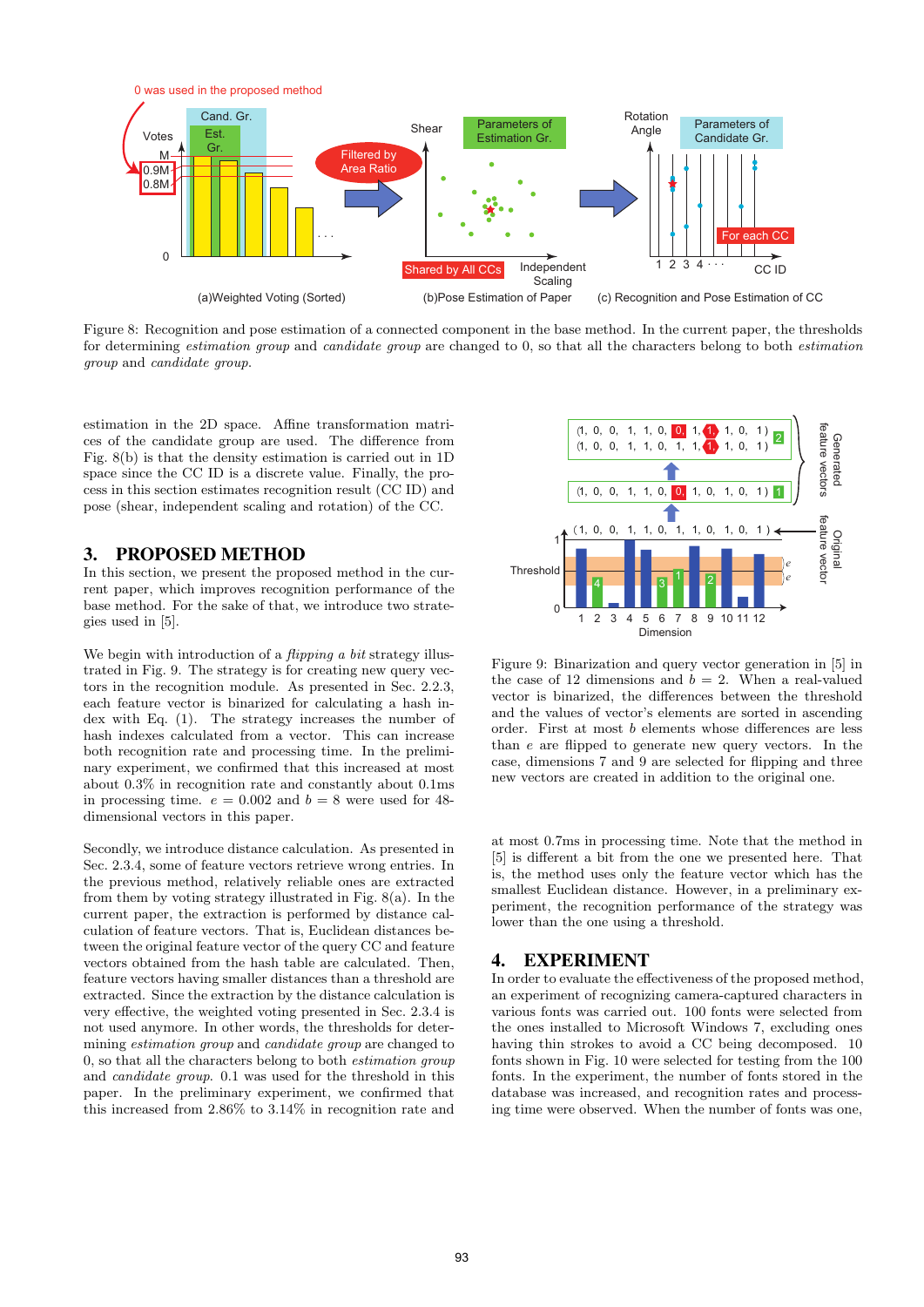|                                     | Arial 0123ABCDabcd          |  |  |
|-------------------------------------|-----------------------------|--|--|
|                                     | Century 0123ABCDabcd        |  |  |
| Times New Roman 0123ABCDabcd        |                             |  |  |
|                                     | Verdana 0123ABCDabcd        |  |  |
|                                     | Meiryo bold 0123ABCDabcd    |  |  |
|                                     | OCRB 0123ABCDabcd           |  |  |
| Book Antiqua Bold 0123ABCDabcd      |                             |  |  |
| BellGothicStd-Black 0123ABCDabcd    |                             |  |  |
| Franklin Gothic Medium 0123ABCDabcd |                             |  |  |
|                                     | TektonPro-Bold 0123ABCDabcd |  |  |

Figure 10: Fonts used as recognition targets.



Figure 11: Camera-captured images of a recognition target of Arial font captured from various angles and cropped manually.

only Arial font was stored in the database and used for testing. When the number increased to two, Arial and Century fonts were used for both storage and testing. Similarly, fonts stored in the database were used for testing up to 10 fonts. When the number of fonts was larger than 10, all the fonts shown in Fig. 10 were used for testing.

We employed 62 characters of numerals and alphabets: 10 figures, 26 lowercase alphabets and 26 capital alphabets. Since eight degraded images were created for each character image, in total 55800 images were stored in the database. Recognition targets were prepared to contain each character twice (124 characters in total) in the same layout for all fonts. They were printed on a A4 paper and captured with a digital camera. The camera-captured images of the recognition target of Arial font captured from 0, 30 and 45 deg. are shown in Fig. 11. The sizes of the images were  $1549 \times 2197$ , 1441 *×* 2201 and 1249 *×* 2213, respectively.

As presented in Sec. 2.1, CCs were automatically grouped during the storage process. For checking whether the database already contains CCs in the same or quite similar shape to the new CC, the proposed method without generating new query vectors was used. Table 1 shows the result of the auTable 1: The grouping result of 62 characters of Arial font. 48 groups were obtained by the automatic grouping presented in Sec. 2.1. The table shows that only groups associated with more than one character class.

| 0 O c o                                    | 689 Se   Cc   Em |                |  |
|--------------------------------------------|------------------|----------------|--|
| I i(bar) $i(\text{dot})$ $j(\text{dot})$ 1 | N Z z            | S <sub>s</sub> |  |
| W w                                        |                  | d p            |  |

tomatic grouping when the number of fonts was one (i.e., Arial font only). For 62 characters of Arial font, 48 groups were created. The table shows only groups associated with more than one character class.

The experiment was carried out on a server with AMD Opteron 2.8GHz. In order to reduce the computational cost, reference images and query images were normalized so that the largest sizes of the width and height of an image were 100 pixels and 50 pixels, respectively.

The results shown in Figs. 12(a) and (b) are recognition rates and average processing time per character including every process, respectively. In the figure, "CBDAR2009" represents the base system. The figures show that the proposed method achieved 97.0% of recognition rate for images captured from the right angle and 95.8% for those from 45 deg. with 4.56ms of processing time, that is about 220 characters per second including everything. The differences between the proposed method and the base method were 3.20% in recognition rate of 0 deg. and 3.63% in 45 deg. with increase of about 0.75ms in average processing time. They show that the effectiveness of the newly introduced strategies and that the total performance of the proposed method is very high.

Figs.  $12(c)$ , (d) and (e) show the number of groups, the number of entries stored in the database and memory amount, respectively. They show that all of them increased as the number of fonts increased. However, the gradients of them were not the same. The gradient of the number of groups was especially large when the number of fonts was less than 10. This means that CCs of newly added fonts tended to belong to existing groups rather than created a new group when the number of fonts was larger than 10. The gradient of the number of entries decreased as the number of fonts increased. The reason seems that the number of collisions in many hash bins exceeded the threshold and all the entries in the bins were discarded. In the contrary, the gradient of memory amount did not change so much. This means that even if the gradients of the number of groups and entries decreased, the information on the new CCs kept stored in the database. This may comes from an implementation matter related to the vector class of  $C++$  STL. Finally, for 100 fonts, the memory amount exceeded 6.5GB and the number of entries was about 7.9 million. Nevertheless, average processing time did not increase so much. This also shows the effectiveness of the proposed method.

## 5. CONCLUSIONS

This paper addressed how to quickly recognize a character pattern using a lot of case examples. This strategy is expected to work well in most cases with a large dataset,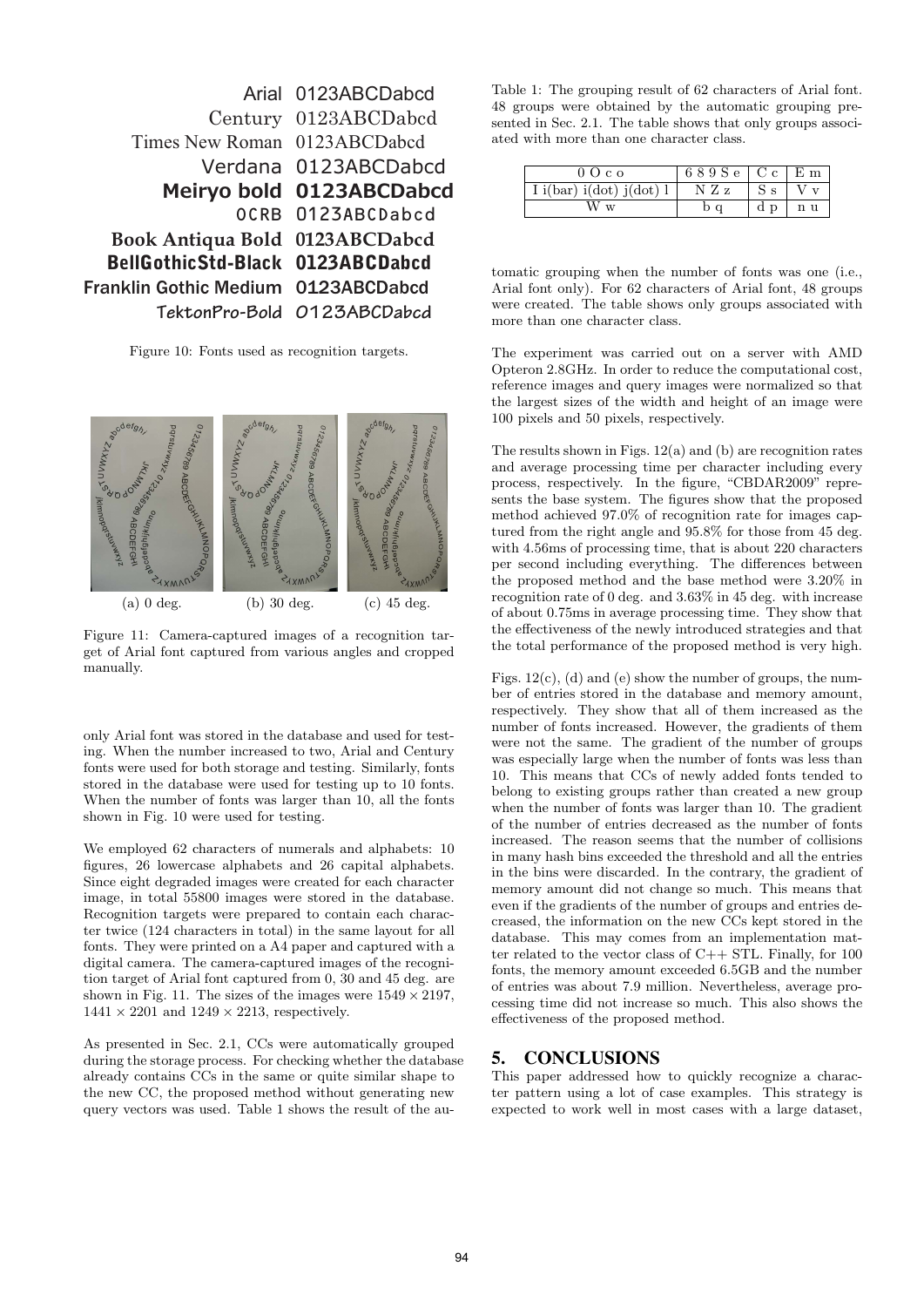however, also expected to take a lot of time for finding the most similar example. In the experiment of camera-captured printed characters, we showed that a lot of case examples were processed in a short time. That is, using a database storing 100 fonts, the proposed method achieved 97.0% of recognition rate for images captured from the right angle and 95.8% for those from 45 deg. with 4.56ms of processing time, that is about 220 characters per second including everything.

In this paper, we did not take care about the memory amount. Thus future work includes reduction of memory amount.

# 6. ACKNOWLEDGMENTS

This research was supported by KAKENHI 21700202 and Research for Promoting Technological Seeds, JST, 2009.

# 7. REFERENCES

- [1] H. Ishida, S. Yanadume, T. Takahashi, I. Ide, Y. Mekada, and H. Murase. Recognition of low-resolution characters by a generative learning method. In *Proc. CBDAR2005*, pages 45–51, 2005.
- [2] M. Iwamura, R. Niwa, A. Horimatsu, K. Kise, S. Uchida, and S. Omachi. Layout-free dewarping of planar document images. In *Proc. DRR XVI*, 7247-36, Jan. 2009.
- [3] M. Iwamura, T. Tsuji, A. Horimatsu, and K. Kise. Real-time camera-based recognition of characters and pictograms. In *Proc. 10th International Conference on Document Analysis and Recognition (ICDAR2009)*, pages 76–80, July 2009.
- [4] M. Iwamura, T. Tsuji, A. Horimatsu, and K. Kise. Real-time recognition of camera-captured characters in complex layouts. In *Proc. Third International Workshop on Camera-Based Document Analysis and Recognition (CBDAR2009)*, pages 53–60, July 2009.
- [5] K. Kise, K. Noguchi, and M. Iwamura. Simple representation and approximate search of feature vectors for large-scale object recognition. In *Proc. 18th British Machine Vision Conference (BMVC2007)*, volume 1, pages 182–191, Sept. 2007.
- [6] Y. Lamdan and H. J. Wolfson. Geometric hashing: a general and efficient model-based recognition scheme. In *Proc. ICCV1988*, pages 238–249, 1988.
- [7] Y. Watanabe, Y. Okada, Y.-B. Kim, and T. Takeda. Translation camera. In *Proc. ICPR1998*, pages 613–617, 1998.
- [8] H. J. Wolfson and I. Rigoutsos. Geometric hashing: an overview. *IEEE Computational Science and Engineering*, 4(4):10–21, 1997.